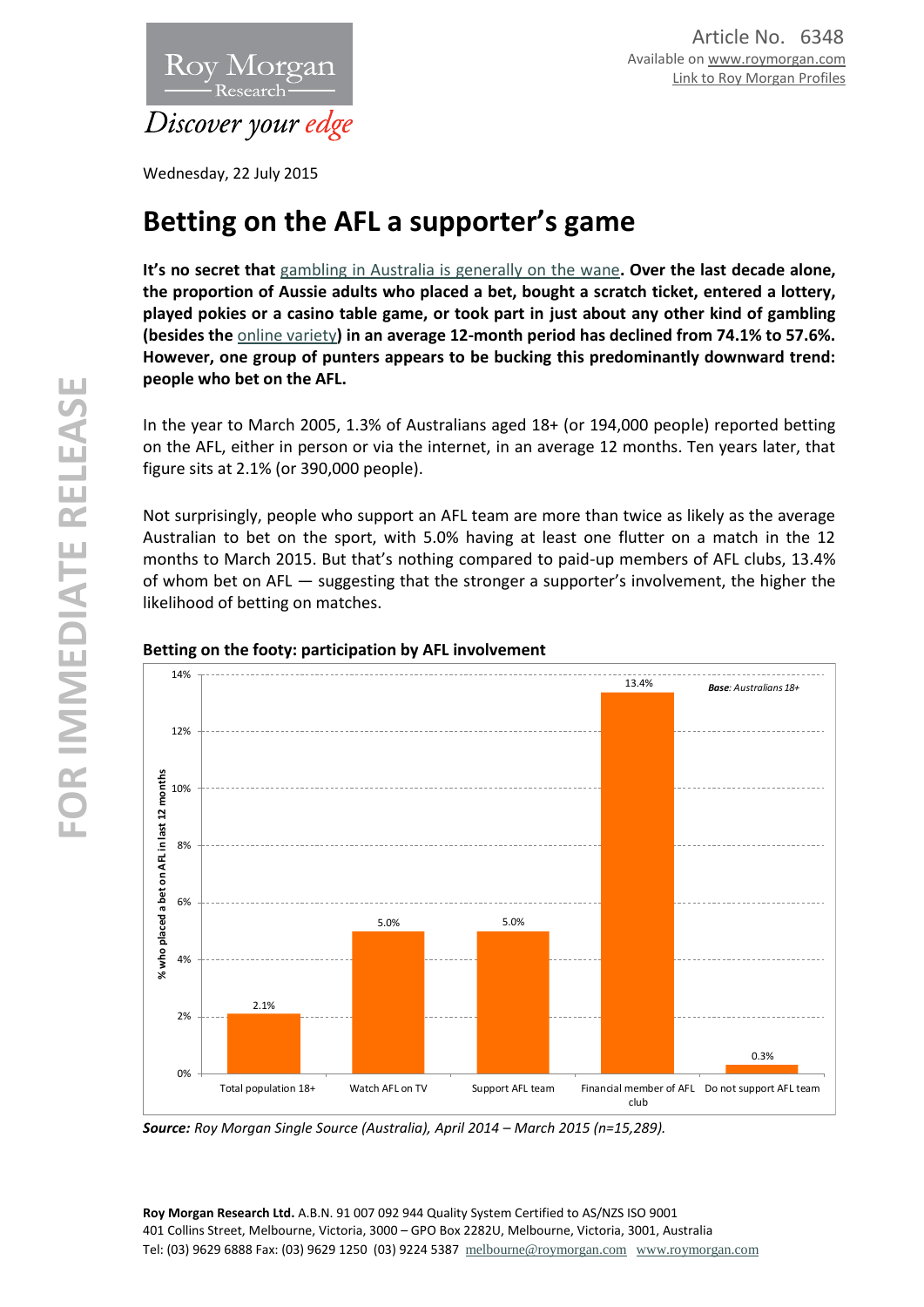Of the League's 18 teams, Melbourne Demons supporters are the most likely to take a punt on AFL (10.1% doing so in an average 12 months), ahead of North Melbourne Kangaroos (8.4%) and Fremantle Dockers supporters (7.9%).

The only teams whose supporters come in below the national average for betting on AFL are the Gold Coast Suns and Greater Western Sydney Giants.

## **Angela Smith, Group Account Director, Roy Morgan Research, says:**

*"Betting on the AFL comprises a very small proportion of Australians' overall gambling participation, but unlike most other forms of gambling, it has gained popularity over the past decade.* 

*"While Victorians tend to be less likely than residents of other states to gamble in general, they are most likely to bet on AFL. Considering Victoria is Australia's AFL heartland, this is hardly a surprise.* 

*"But the above-average participation in AFL-betting among Melbourne Demons fans is intriguing. With the Demons finishing second last in 2014, and currently hovering around the lower rungs of the League ladder, could it be that their supporters are betting* against *them, determined to snatch some kind of advantage from the jaws of defeat?* 

*"Also noteworthy is the fact that people from the affluent AB and C socioeconomic quintiles are more likely to have a flutter on the footy than those belonging to the lower, less well-off quintiles. This contrasts with the usual pattern for gambling, whereby people from the lower quintiles have a higher participation rate than their wealthier counterparts."*

## **For comments or more information about Roy Morgan Research's gambling data, please contact:**

# **Vaishali Nagaratnam**

Office: +61 (3) 9224 5309 **[Vaishali.Nagaratnam@roymorgan.com](mailto:Vaishali.Nagaratnam@roymorgan.com)**

#### **Related research findings**

View our extensive range o[f gambling reports and profiles,](http://www.roymorganonlinestore.com/Browse/Australia/Gambling.aspx) including ou[r AFL bettor profile;](http://www.roymorganonlinestore.com/Browse/Australia/Gambling/Betting/AFL-Bettor-Profile.aspx) or check out our [AFL supporter profiles,](http://www.roymorganonlinestore.com/Browse/Australia/Sport/Sport-Supporters/AFL-Supporters.aspx) includin[g Melbourne Demons supporters.](http://www.roymorganonlinestore.com/Browse/Australia/Sport/Sport-Supporters/AFL-Supporters/Melbourne-Demons-Supporter-Profile.aspx)

Compiled with data from Roy Morgan's Single Source survey (the largest of its kind in the world, with 50,000 respondents p.a), these ready-made profiles provide a broad understanding of the target audience, in terms of demographics, attitudes, activities and media usage in Australia.

## **About Roy Morgan Research**

Roy Morgan Research is the largest independent Australian research company, with offices in each state of Australia, as well as in Indonesia, the United States and the United Kingdom. A full service research organisation specialising in omnibus and syndicated data, Roy Morgan Research has over 70 years' experience in collecting objective, independent information on consumers.